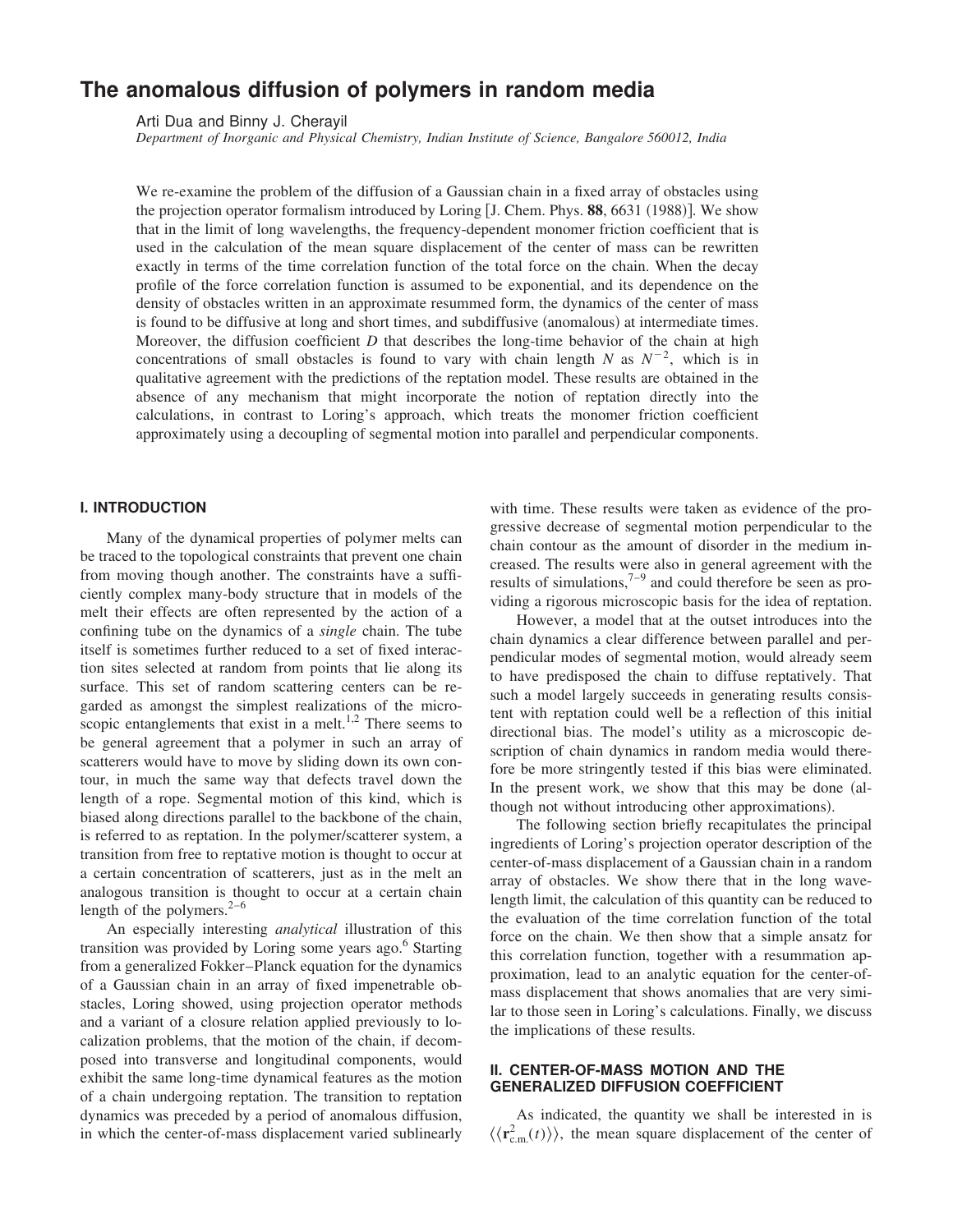mass of a Gaussian chain in time *t* as a function of the concentration of obstacles in the medium. The double brackets here refer to an average with respect to both the initial equilibrium distribution of the chain,  $P_0$ , and the distribution of the obstacles,  $P_s$ . In the long wavelength limit,  $\langle \langle \mathbf{r}_{\text{c.m.}}^2(t) \rangle \rangle$ is calculated from a generalized time dependent diffusion constant  $D(t)$  according to<sup>6</sup>

$$
\langle \langle \mathbf{r}_{\text{c.m.}}^2(t) \rangle \rangle = 6 \mathcal{L}^{-1} \frac{\tilde{D}(s)}{s^2},\tag{1}
$$

where  $\tilde{D}(s)$  is the Laplace transform of  $D(t)$ ,  $\mathcal{L}^{-1}$  denotes the operation of taking the inverse Laplace transform, and *s* is the Laplace variable conjugate to *t*. Following Loring, we relate  $\tilde{D}(s)$  to the microscopic dynamics of the polymer/ obstacle system through

$$
\widetilde{D}(s) = \frac{1}{3} \langle \langle \mathbf{v}_{\text{c.m.}} \cdot | (s - L)^{-1} | \mathbf{v}_{\text{c.m.}} \rangle \rangle, \tag{2}
$$

where  $v_{c.m.}$ , the center-of-mass velocity of the chain, is given by

$$
\mathbf{v}_{\text{c.m.}} = \frac{1}{mN} \sum_{i=1}^{N} \mathbf{p}_i.
$$
 (3)

Here, *m* is the monomer mass, *N* is the number of monomers,  $\mathbf{p}_i$  is the momentum of the *i*th monomer, and *L* is the following Fokker–Planck operator.<sup>6,10</sup>

$$
L = \sum_{i=1}^{N} \left[ -\frac{1}{m} \, \mathbf{p}_i \cdot \nabla_{\mathbf{r}_i} - \mathbf{F}_i \cdot \nabla_{\mathbf{r}_i} + m \, \gamma_\infty \bigg( k_B T \nabla_{\mathbf{p}_i}^2 + \frac{1}{m} \, \nabla_{\mathbf{p}_i} \cdot \mathbf{p}_i \bigg) \right]
$$
\n(4)

with  $\mathbf{F}_i$  the force on the *i*th monomer, and  $\gamma_\infty$  the monomer friction coefficient.

In order to obtain an expression for  $\overline{D}(s)$  that can be suitably approximated, the identity  $(X-Y)^{-1} = X^{-1}$  $+ X^{-1} Y (X - Y)^{-1}$  is applied to the resolvent operator (*s*  $-L$ <sup>-1</sup> so as to rewrite it in the form

$$
\frac{1}{s-L} = \frac{1}{s-L(P+Q)} = \frac{1}{s-LQ} + \frac{1}{s-LQ} LP \frac{1}{s-L},
$$
 (5)

where *P* and *Q* are projection operators that satisfy  $P+Q$  $=1.$  *P* is chosen to be

$$
P = |\mathbf{v}_{\text{c.m.}}\rangle\rangle \frac{mN}{3k_B T} \langle\langle \mathbf{v}_{\text{c.m.}} \cdot |,\tag{6}
$$

whence it follows that  $Q|\mathbf{v}_{\text{c.m.}}\rangle$  = 0. These results, when substituted into Eq.  $(2)$ , lead to the following expression for  $\tilde{D}(s)$ :

$$
\widetilde{D}(s) = \frac{1}{3s} \langle \langle \mathbf{v}_{\text{c.m.}} \cdot | \mathbf{v}_{\text{c.m.}} \rangle \rangle + \langle \langle \mathbf{v}_{\text{c.m.}} \cdot | (s - LQ)^{-1} L | \mathbf{v}_{\text{c.m.}} \rangle \rangle
$$

$$
\times \frac{mN}{3k_B T} \widetilde{D}(s). \tag{7}
$$

On the right-hand side of this equation, the operator *L* in the expression  $L|\mathbf{v}_{\text{c.m.}}\rangle$  acts both on the dynamical variable  $\mathbf{v}_{\text{c.m.}}$ as well as on the equilibrium distribution  $P_0$ . It proves convenient, therefore, to define an operator  $L^+$  such that for any variable *A*,

$$
LP_0 A = -P_0 L^+ A. \tag{8}
$$

For this relation to hold,  $L^+$  must be given by

$$
L^{+} = \sum_{i=1}^{N} \left[ \frac{1}{m} \mathbf{p}_{i} \cdot \nabla_{\mathbf{r}_{i}} + \mathbf{F}_{i} \cdot \nabla_{\mathbf{p}_{i}} + m \gamma_{\infty} \left( -k_{B} T \nabla_{\mathbf{p}_{i}}^{2} + \frac{1}{m} \mathbf{p}_{i} \cdot \nabla_{\mathbf{p}_{i}} \right) \right].
$$
 (9)

It then follows that

$$
L\mathbf{v}_{\text{c.m.}}P_0 = -P_0 \bigg(\frac{1}{mN} \mathbf{F} + \gamma_\infty \mathbf{v}_{\text{c.m.}}\bigg),\tag{10}
$$

where  $\mathbf{F}(\mathbf{=}\Sigma_{i=1}^N\mathbf{F}_i)$  is the total force acting on the chain. Substituting Eqs.  $(8)$  and  $(9)$  into  $(7)$  and using the result  $\langle \langle \mathbf{v}_{\text{c.m.}} \cdot | \mathbf{v}_{\text{c.m.}} \rangle \rangle = 3k_B T/mN$ , one now finds that  $\tilde{D}(s)$  can be reduced to

$$
\widetilde{D}(s) = \frac{k_B T}{mN} / \left( s + \gamma_{\infty} + \frac{s}{3k_B T} \langle \langle \mathbf{v}_{\text{c.m.}} \cdot | (s - LQ)^{-1} | \mathbf{F} \rangle \rangle \right).
$$
\n(11)

This expression is reduced further as follows: First,  $\langle \langle v_{\rm c.m.} \rangle$  $\cdot |(s-LQ)^{-1}|\mathbf{F}\rangle$  is written as  $s^{-1}\langle\langle \mathbf{v}_{\text{c.m.}}\cdot |LQ(s)\rangle\rangle$  $-LQ$ <sup>-1</sup> $|F\rangle$  using  $(X-Y)^{-1} = X^{-1} + X^{-1}Y(X-Y)^{-1}$  and the identity  $\langle \langle \mathbf{v}_{\text{c.m.}} \cdot | \mathbf{F} \rangle \rangle = 0$ . Then the average  $\langle \langle A | L | B \rangle \rangle$  $\equiv \int d\{x\} A(LBP_0)$ , where *A* and *B* are any two dynamical variables and  $\{x\}$  are the set of phase space variables of the chain, is written in the form  $\int d\{x\} (MA) BP_0$ , where *M* is an operator that may be shown to be

$$
M = \sum_{i=1}^{N} \left[ \frac{1}{m} \mathbf{p}_i \cdot \nabla_{\mathbf{r}_i} + \mathbf{F}_i \cdot \nabla_{\mathbf{p}_i} + m \gamma_{\infty} \left( k_B T \nabla_{\mathbf{p}_i}^2 - \frac{1}{m} \mathbf{p}_i \cdot \nabla_{\mathbf{p}_i} \right) \right].
$$
\n(12)

The action of *M* on *A* is easily determined when *A* is the variable  $v_{c.m.}$ . The preceding results, in combination with the Hermitian character of the projectors *P* and *Q*, can be used to show that

$$
\langle \langle \mathbf{v}_{\text{c.m.}} \cdot | (s - LQ)^{-1} | \mathbf{F} \rangle \rangle = \frac{1}{mNs} \langle \langle \mathbf{F} | (s - LQ)^{-1} | \mathbf{F} \rangle \rangle \tag{13}
$$

which, after substitution in Eq.  $(11)$ , leads to

$$
\tilde{D}(s) = D_R / (1 + s / \gamma_\infty + \tilde{\gamma}(s) / \gamma_\infty),\tag{14}
$$

where 
$$
D_R = k_B T / m N \gamma_\infty
$$
 and

$$
\tilde{\gamma}(s) = \frac{1}{3mNk_BT} \langle \langle \mathbf{F} \cdot | (s - LQ)^{-1} | \mathbf{F} \rangle \rangle.
$$
 (15)

The variable  $\tilde{\gamma}(s)$  can be interpreted as a generalized frequency dependent friction coefficient. Equation  $(14)$  is identical to Eq.  $(2.17)$  of Ref. 6, except that the friction coefficient there is defined with a minus sign.

# **III. ELIMINATION OF THE PROJECTED DYNAMICS IN**  $\ddot{D}(s)$

Equation  $(14)$  is the starting point of Loring's analysis of center-of-mass diffusion. The key element in this analysis is an ansatz that provides a resummed expression for the short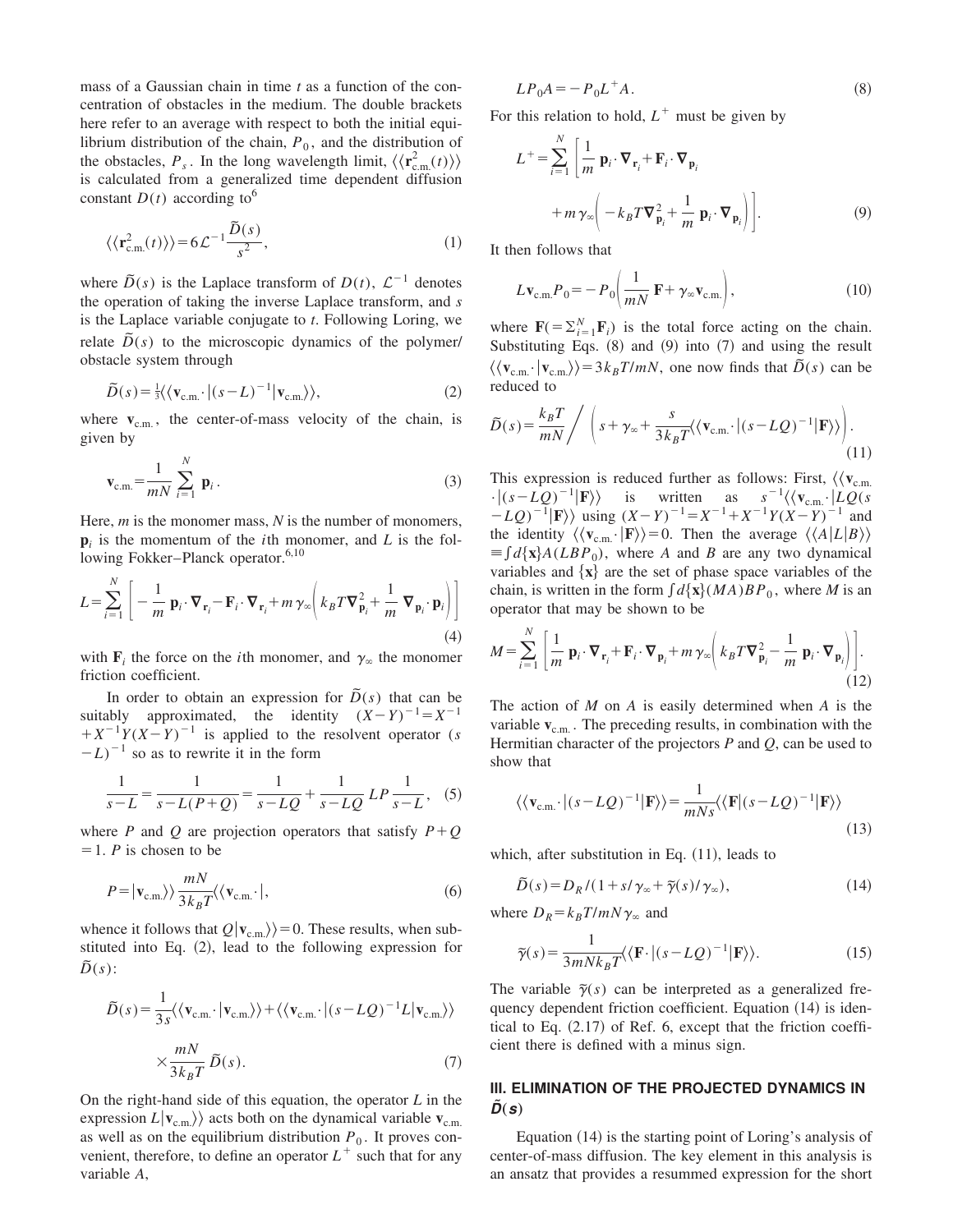time expansion of  $\tilde{\gamma}(s)$ . When segmental motion is decomposed into parallel and perpendicular components, the resummed form of  $\tilde{\gamma}(s)$  leads eventually to a self-consistent equation for the frequency-dependent self-diffusion coefficient in the transverse direction that can be solved analytically. The time dependence of the mean square displacement of the center-of-mass predicted by this expression (as depicted in Fig. 1 of Ref. 6) is characteristically anomalous at intermediate times for high obstacle concentrations. The result can be interpreted as pointing to a reptationlike transition when the concentration of obstacles assumes a critical value. However, the above decomposition of segmental motion into distinct modes along parallel and perpendicular directions is somewhat arbitrary, so it is not entirely clear if the observed transition is not simply a manifestation of this operation.

As we shall now try to show, similar anomalies in center-of-mass diffusion can be seen in the absence of any assumptions about preferred modes of motion. The present analysis also takes Eq.  $(14)$  as its point of departure, but thereafter it proceeds by writing  $\tilde{D}(s)$  *exactly* in terms of a time correlation function that does not involve the projection operators *P* or *Q*. Two key assumptions are then made, one specifying the nature of the time dependence of this time correlation function, and the other specifying a resummed form for the concentration dependence of the mean square center-of-mass displacement.

We begin by using the relation  $Q=1-P$  in Eq. (15), along with the definition of  $P$  given in Eq.  $(6)$  and the identity used earlier to treat operators in resolvent form. This leads to

$$
\langle \langle \mathbf{F} \cdot | (s - LQ)^{-1} | \mathbf{F} \rangle \rangle
$$
  
=\langle \langle \mathbf{F} \cdot | (s - L)^{-1} | \mathbf{F} \rangle \rangle - \langle \langle \mathbf{F} \cdot | (s - L)^{-1} L | \mathbf{v}\_{\text{c.m.}} \rangle \rangle  
\times \frac{mN}{3k\_B T} \langle \langle \mathbf{v}\_{\text{c.m.}} \cdot | (s - LQ)^{-1} | \mathbf{F} \rangle \rangle. (16)

In the second term on the right-hand side of this expression, the first correlation function is written as

$$
\langle \langle \mathbf{F} \cdot | (s - L)^{-1} L | \mathbf{v}_{\text{c.m.}} \rangle \rangle
$$
  
=  $-\frac{1}{mN} \langle \langle \mathbf{F} \cdot | (s - L)^{-1} | \mathbf{F} \rangle \rangle - \gamma_{\infty} \langle \langle \mathbf{F} \cdot | (s - L)^{-1} | \mathbf{v}_{\text{c.m.}} \rangle \rangle$  (17)

using Eq.  $(8)$  and the defining equation for the operator  $L^+$ [Eq.  $(9)$ ]. When Eqs.  $(13)$  and  $(17)$  are substituted into Eq.  $(16)$ , and like terms collected, we obtain

$$
\langle \langle \mathbf{F} \cdot | (s - LQ)^{-1} | \mathbf{F} \rangle \rangle
$$
  
=\langle \langle \mathbf{F} \cdot | (s - L)^{-1} | \mathbf{F} \rangle \rangle / \langle 1 - \frac{1}{3mNsk\_BT} \langle \langle \mathbf{F} \cdot | (s - L)^{-1} | \mathbf{F} \rangle \rangle - \frac{\gamma\_{\infty}}{3k\_BT} \langle \langle \mathbf{F} \cdot | (s - L)^{-1} | \mathbf{v}\_{\text{c.m.}} \rangle \rangle ). \tag{18}

The right-hand side of this equation is free of the operators *P* and *Q*.

We now simplify Eq.  $(18)$  as follows: we introduce a function  $\tilde{C}(s)$ , defined by

$$
\widetilde{C}(s) \equiv \langle \langle \mathbf{F} \cdot | (s - L)^{-1} | \mathbf{v}_{\text{c.m.}} \rangle \rangle. \tag{19}
$$

Laplace inverting this function, we obtain

$$
C(t) = \langle \langle \mathbf{F} \cdot | e^{tL} | \mathbf{v}_{\text{c.m.}} \rangle \rangle \tag{20}
$$

which, on being differentiated with respect to time, produces

$$
\dot{C}(t) = \langle \langle \mathbf{F} \cdot | e^{tL} L | \mathbf{v}_{\text{c.m.}} \rangle \rangle = - \langle \langle \mathbf{F} \cdot | e^{tL} | \frac{1}{mN} \mathbf{F} + \gamma_{\infty} \mathbf{v}_{\text{c.m.}} \rangle \rangle.
$$
\n(21)

The Laplace transform of this equation, together with the result  $C(0)=0$  leads to

$$
\widetilde{C}(s) = -\frac{1}{mN(s+\gamma_{\infty})} \langle \langle \mathbf{F} \cdot | (s-L)^{-1} | \mathbf{F} \rangle \rangle.
$$
 (22)

Substitution of this expression into Eq.  $(18)$  leads to the exact result

$$
\langle \langle \mathbf{F} \cdot | (s - LQ)^{-1} | \mathbf{F} \rangle \rangle
$$
  
=  $\tilde{F}(s) / [1 - \tilde{F}(s) / \{3mNk_B T(s + \gamma_{\infty})\}],$  (23)

where  $\widetilde{F}(s) = \langle \langle \mathbf{F} \cdot | (s-L)^{-1} | \mathbf{F} \rangle \rangle$ . Using Eqs. (15) and (23) in  $(14)$ , the self-diffusion coefficient can be finally written as

$$
\widetilde{D}(s) = D_R \frac{\gamma_{\infty}}{s + \gamma_{\infty}} \left[ 1 - \frac{\widetilde{F}(s)}{3mNk_B T(s + \gamma_{\infty})} \right].
$$
\n(24)

### **IV. APPROXIMATIONS**

So far the treatment has been exact, but we have merely rewritten the frequency-dependent self-diffusion coefficient in terms of another correlation function, the time-dependent autocorrelation function of the force. Although this function is unknown, it can at least be determined exactly to a certain order of approximation in the concentration *c* of obstacles. The nature of this approximation is established as follows. By definition

$$
\langle \langle \mathbf{F} \cdot \mathbf{F}(t) \rangle \rangle = \sum_{i,j=1}^{N} \langle \langle \mathbf{F}_{i} \cdot \mathbf{F}_{j}(t) \rangle \rangle, \tag{25}
$$

where, as indicated earlier,  $\mathbf{F}_i$  is the force acting on an individual chain segment. This force can be expressed in terms of the spatial derivative of the intermolecular potential  $u(r)$ between monomer and obstacle, *r* being the magnitude of the distance between the two. If there are *M* obstacles in all, and **R***<sup>i</sup>* denotes the position of the *i*th, then in Fourier space Eq.  $(25)$  can be rewritten as

$$
\langle \langle \mathbf{F} \cdot \mathbf{F}(t) \rangle \rangle = -\frac{1}{(2\pi)^6} \sum_{i,j=1}^N \sum_{k,l=1}^M \int d\mathbf{q} \int d\mathbf{q}' \, \hat{u}(\mathbf{q}) \hat{u}(\mathbf{q}')
$$
  
× $\mathbf{q} \cdot \mathbf{q}' \langle \langle \exp[i\mathbf{q} \cdot (\mathbf{r}_i - \mathbf{R}_k) + i\mathbf{q}' \cdot (\mathbf{r}_j(t) - \mathbf{R}_l) ] \rangle \rangle.$  (26)

The average in Eq.  $(26)$  represents a four point correlation function that in general is difficult to treat without approximation. However, to first order in *c*, the cross correlations associated with the nondiagonal elements  $k \neq l$  in the sum over scatterers can be neglected, as was done by Loring in his derivation of an expression for the equilibrium force cor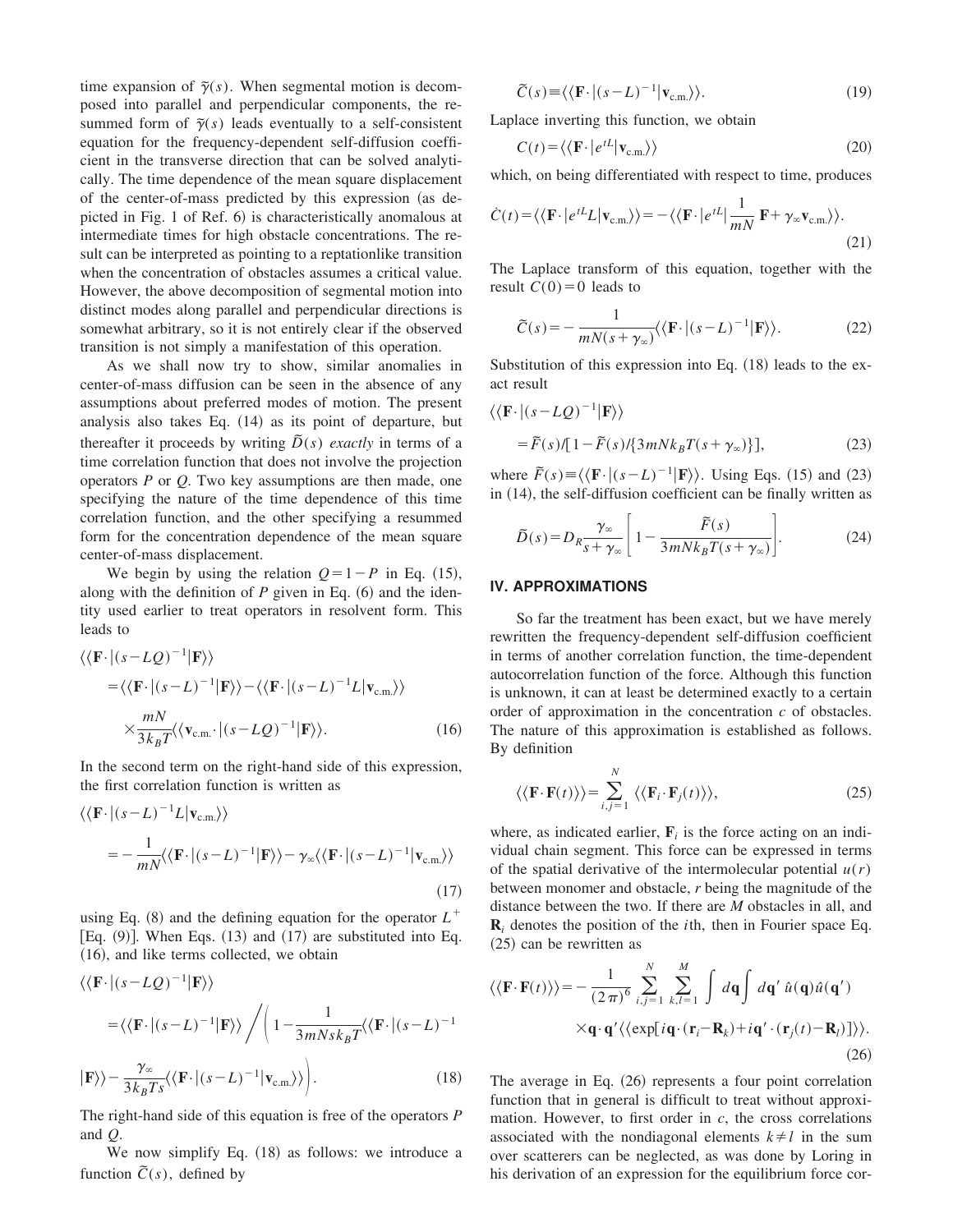relation function. Within this approximation, and for a distribution of scatterers that is assumed to be uniform, as in Loring's calculations, one can reduce Eq.  $(26)$  to

$$
\langle \langle \mathbf{F} \cdot \mathbf{F}(t) \rangle \rangle = \frac{1}{(2\pi)^3} \ cN \int d\mathbf{q} \ q^2 |\hat{u}(\mathbf{q})|^2 g(\mathbf{q}, t), \qquad (27)
$$

where  $g(\mathbf{q},t)$ , the dynamic structure factor of the Gaussian chain in the absence of scatterers, is defined  $as<sup>2</sup>$ 

$$
g(\mathbf{q},t) = \frac{1}{N} \sum_{i,j=1}^{N} \left\langle \exp[i\mathbf{q} \cdot (\mathbf{r}_i - \mathbf{r}_j(t))] \right\rangle
$$
 (28)

with the angular brackets now denoting an average over the conformational degrees of freedom of the polymer alone.

In principle, the calculation of  $\langle \langle \mathbf{F} \cdot \mathbf{F}(t) \rangle \rangle$  can now be carried out rigorously to first order in the concentration of obstacles, because the expression for  $g(\mathbf{q},t)$  is known. However, this expression is fairly complicated; it is given by  $\mathbf{y}^{\text{II}}$ 

$$
g(\mathbf{q},t) = \frac{1}{N} \exp(-D_R q^2 t) \sum_{i,j=1}^{N} \exp(-q^2 l^2 \phi_{ij}(t) / 6), \quad (29)
$$

where *l* is the Kuhn length of the chain, and

$$
\phi_{ij}(t) = |i - j| + \frac{1}{N} \sum_{p=1}^{N-1} \frac{1}{\mu_p}
$$
  
×cos(p \pi i/N)cos(p \pi j/N)[1 - e<sup>-t' \mu\_p</sup>] (30)

with  $\mu_p \equiv \sin^2(p\pi/2N)$  and  $t' \equiv 12k_B T t/l^2 \gamma_\infty$ . The operations that lead from this expression to an expression for the center-of-mass displacement [by way of Eqs.  $(1)$  and  $(24)$ ] include a summation over internal modes of the chain, an integral over wave vectors and an inverse Laplace transformation. Although individually these operations are not wholly intractable, in combination they have proved difficult to carry out. Even the approximation

$$
g(\mathbf{q},t) = g(\mathbf{q})\exp(-q^2D_Rt),
$$
\n(31)

which is expected to provide a fairly sensible description of the dynamic structure factor in the limit of intermediate to long times, is not entirely successful in reducing the overall complexity of the problem.

To proceed further, therefore, we adopt a different strategy altogether. We assume first of all that the dynamic force correlation function has a simple exponential decay profile, i.e., we assume

$$
\langle \langle \mathbf{F} \cdot | e^{tL} | \mathbf{F} \rangle \rangle \equiv \langle \langle \mathbf{F} \cdot \mathbf{F}(t) \rangle \rangle \tag{32}
$$

$$
\approx \langle \langle \mathbf{F} \cdot \mathbf{F} \rangle \rangle e^{-\mu t},\tag{33}
$$

where  $1/\mu$  can be interpreted as a characteristic decay constant that is as yet unknown.  $\mu$  is given formally by the relation

$$
\mu = \langle \langle \mathbf{F} \cdot \mathbf{F} \rangle \rangle \bigg/ \int_0^\infty dt \langle \langle \mathbf{F} \cdot \mathbf{F}(t) \rangle \rangle, \tag{34}
$$

which is obtained from Eqs.  $(32)$  and  $(33)$  by integrating over time from 0 to infinity, and then rearranging. Here,  $\langle \langle \mathbf{F} \cdot \mathbf{F} \rangle \rangle$  is the equilibrium correlation function of the force. As described above, it has been determined approximately by Loring to first order in the concentration of the obstacles by assuming a uniform distribution for  $P_s$ , the scatterer distribution function. We shall regard  $\langle \langle \mathbf{F} \cdot \mathbf{F} \rangle \rangle$  as being satisfactorily described by this expression, which is given by

$$
\langle \langle \mathbf{F} \cdot \mathbf{F} \rangle \rangle = (2\,\pi)^{-3} c N \lambda,\tag{35}
$$

where  $\lambda$  is the function

$$
\lambda = \int d\mathbf{q} q^2 g(\mathbf{q}) |\hat{u}(\mathbf{q})|^2 \tag{36}
$$

and  $g(\mathbf{q})$ , the polymer structure factor in the absence of obstacles, is given by  $2^2$ 

$$
g(\mathbf{q}) = \frac{2N}{q^4 R_g^2} \left[ \exp(-q^2 R_g^2) + q^2 R_g^2 - 1 \right]
$$
 (37)

with  $R_g$  the radius of gyration of the chain.

If we now assume that the dynamic structure factor of the chain is adequately described by the simplified expression given in Eq. (31), the rate  $\mu$  is given by

$$
\mu = D_R \lambda^*,\tag{38}
$$

where  $\lambda^*$  is defined as

$$
\lambda^* = \int d\mathbf{q} q^2 |\hat{u}(\mathbf{q})|^2 g(\mathbf{q}) \bigg/ \int d\mathbf{q} |\hat{u}(\mathbf{q})|^2 g(\mathbf{q}). \quad (39)
$$

 $\langle \langle \mathbf{r}_{\text{c.m.}}(t) \rangle \rangle$  itself is now readily determined to be

$$
\langle \langle \mathbf{r}_{\text{c.m.}}(t)^2 \rangle \rangle = 6D_R t \Delta_1(t) \left[ 1 - \eta \frac{\Delta_2(t)}{\Delta_1(t)} \right]. \tag{40}
$$

Here

$$
\Delta_1(t) = 1 - \frac{1}{\tau} (1 - e^{-\tau}),\tag{41}
$$

where  $\tau \equiv \gamma_{\infty} t$ , and

$$
\Delta_2(t) \equiv \frac{1}{\sigma} \left[ 1 - \frac{1}{\sigma \tau} \left( 1 - e^{-\sigma \tau} \right) \right] - \frac{2}{\sigma \tau} \left( 1 - e^{-\sigma \tau} \right)
$$

$$
+ \frac{2}{(\sigma - 1) \tau} \left( e^{-\tau} - e^{-\sigma \tau} \right)
$$

$$
+ \frac{1}{\sigma - 1} \left[ e^{-\tau} - \frac{1}{(\sigma - 1) \tau} \left( e^{-\tau} - e^{-\sigma \tau} \right) \right]. \tag{42}
$$

The parameter  $\eta$  is the ratio of the concentration of obstacles  $c$  to a characteristic concentration  $c_0$  that we have identified with the combination of variables  $24\pi^3 m k_B T \gamma_\infty^2 / \lambda$ , while the parameter  $\sigma$  is the dimensionless combination of variables  $D_R\lambda^*/\gamma_\infty$ , which, from Eq. (38) is equivalent to  $\mu/\gamma_{\infty}$ .  $\sigma$  is therefore, effectively, a ratio of friction coefficients, or of characteristic relaxation times. Since, in general,  $1/\mu \leq 1/\gamma_{\infty}$  (the greater the degree of inhomogeneity in the medium, the faster, on average, the force on the chain at one instant decorrelates with the force at another), we expect that  $\sigma \geq 1$ .

As a final approximation, we introduce an ansatz that describes  $\langle \langle \mathbf{r}_{\text{c.m.}}(t)^2 \rangle \rangle$  in the region of high obstacle concentrations. This ansatz, which is in much the same spirit as the resummation approximation introduced in Ref. 6 to extend the range of lowest order perturbation theory, takes the form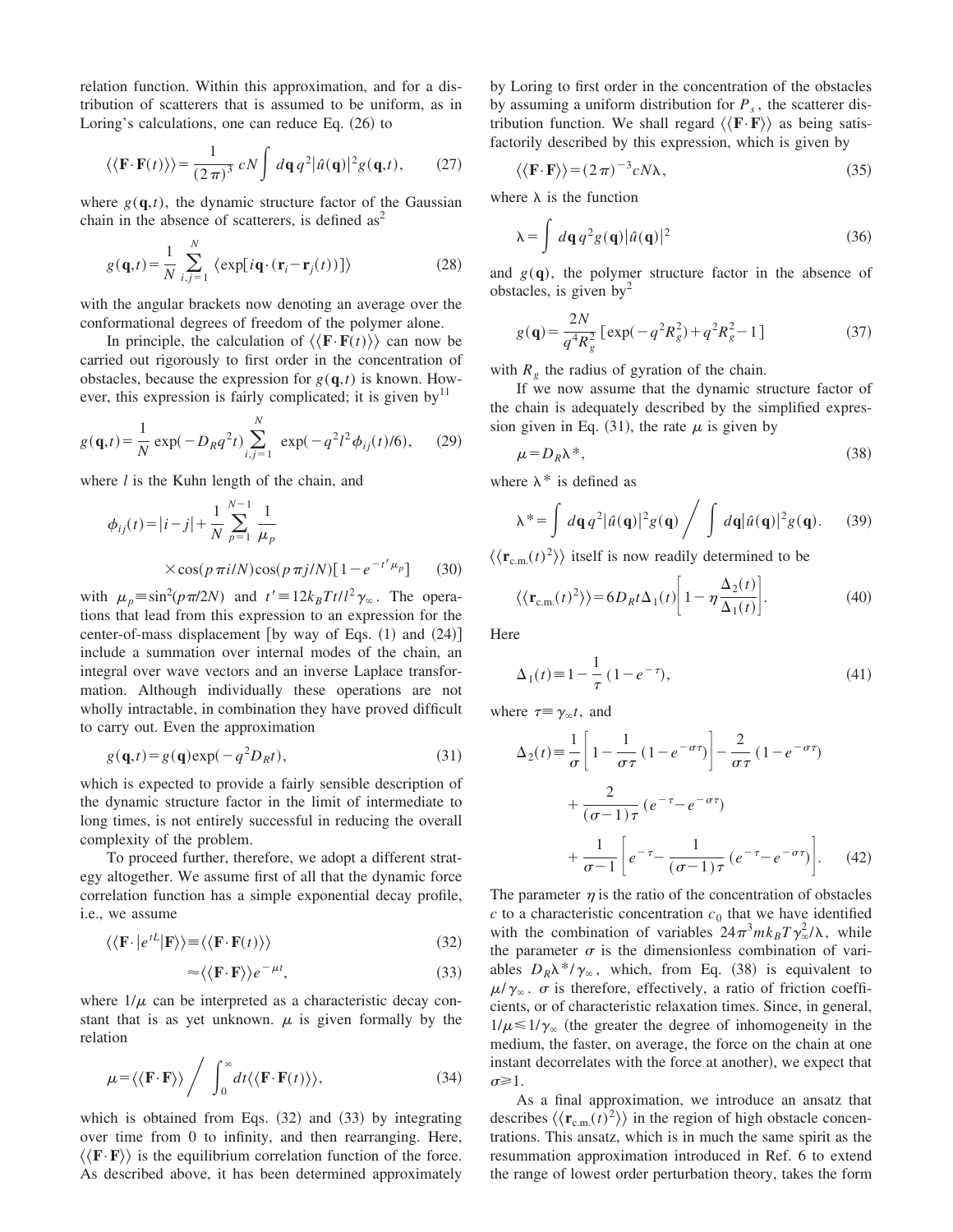$$
\langle \langle \mathbf{r}_{\text{c.m.}}(t)^2 \rangle \rangle q_0^2 = \frac{6(D_R q_0^2 / \gamma_\infty) \tau \Delta_1(t)}{1 + \eta \Delta_2(t) / \Delta_1(t)},\tag{43}
$$

where  $q_0$  is some characteristic wave vector corresponding to the range of the potential  $u(r)$ . In the limit  $\eta \le 1$ , Eq. (43) clearly reduces to Eq.  $(40)$ .

Other limits are of interest. For instance, at long times and low obstacle concentrations,

$$
\langle \langle \mathbf{r}_{\text{c.m.}}^2(t) \rangle \rangle \sim D_R t,\tag{44}
$$

where  $D_R \sim 1/N$ . This is the classic Rouse limit,<sup>12</sup> where the effects of disorder are sufficiently weak that the motion of the chain is essentially unhindered. Similarly, at long times [when  $\Delta_1(t) \rightarrow 1$  and  $\Delta_2(t) \rightarrow 1/\sigma$ ] and at high obstacle concentrations,

$$
\langle \langle \mathbf{r}_{\text{c.m.}}^2(t) \rangle \rangle \sim Dt,\tag{45}
$$

where *D* is an effective diffusion constant that is proportional to  $mk_B T \gamma_{\infty}^2 D_R \sigma/c\lambda$ . The molecular weight dependence of *D* is expected to differ from  $D_R$  on account of the factors  $\sigma$  and  $\lambda$  that appear in its definition. The additional *N* dependence from these factors may be derived by appeal to the kinds of physical arguments used by Loring in his calculations, but a somewhat less qualitative derivation is possible if it is assumed that the interaction potential  $u(r)$  between monomer and obstacle is a delta function,  $u_0 \delta(r)$ , where  $u_0$  is a measure of the strength of the interaction. With this choice of potential,  $\hat{u}(\mathbf{q})$  becomes  $u_0$ , and the integral over wave vectors in the expressions for  $\lambda$  and  $\lambda^*$  [Eqs. (36) and (39)] is easily carried out, provided an ultraviolet cutoff  $q_0$  [which effectively describes the range of the potential  $u(r)$  or equivalently the radial dimensions of the obstacles] is introduced in the integral. In this way,  $\lambda$  is determined to be

$$
\lambda = \frac{8 \pi N u_0^2}{R_g^5} \left[ \frac{\sqrt{\pi}}{2} \Phi(q_0 R_g) - q_0 R_g + \frac{1}{3} q_0^3 R_g^3 \right],\tag{46}
$$

where  $\Phi(x)$  is the error function. Similarly,  $\lambda^*$  is calculated as

$$
\lambda^* = \frac{1}{R_g^2} \left[ \frac{\sqrt{\pi}}{2} \Phi(q_0 R_g) - q_0 R_g + \frac{1}{3} q_0^3 R_g^3 \right] / \left[ \{ 1 - \exp(-q_0^2 R_g^2) \} / q_0 R_g - \sqrt{\pi} \Phi(q_0 R_g) + q_0 R_g \right].
$$
\n(47)

The *N* dependence of  $\lambda$  and  $\lambda^*$  is readily extracted from these expressions in the limits  $q_0R_\rho \geq 1$  (small scatterer limit) and  $q_0R_g \ll 1$  (large scatterer limit). We find, first of all, that  $\lambda^*$  is independent of *N* in both these limits, whereas  $\lambda$  is independent of *N* in the small scatterer limit, and varies linearly with *N* in the large scatterer limit. These results imply that  $D \sim 1/N^2$  if the scatterers are small in comparison to the average chain dimensions, and that  $D \sim 1/N^3$  if the scatterers are large in comparison to the average chain dimensions. These scaling results are in complete agreement with the corresponding results determined in Ref. 6.

Figures 1 and 2 show the variation of  $\langle \langle \mathbf{r}_{\text{c.m.}}^2(t) \rangle \rangle q_0^2$  with  $\tau \equiv \gamma_{\infty} t$  for two different values of the parameter  $\sigma$  $\equiv D_R \lambda^* / \gamma_\infty$  (10 and 1.01, respectively) and for various val-



FIG. 1. The dimensionless mean square displacement of the center of mass of a Gaussian chain  $\langle \langle \mathbf{r}_{\text{c.m.}}^2(t) \rangle \rangle q_0^2$ , as calculated from Eq. (43), as a function of the reduced time  $\gamma_{\alpha}t$  at the indicated reduced densities  $c/c_0$  of the obstacles for a fixed value 10 of the dimensionless parameter  $\sigma$ . The wave vector  $q_0$  is a measure of the range of the segment-scatterer potential,  $\gamma_\infty$  is the monomer friction coefficient and  $c_0$  is a characteristic obstacle concentration.  $c_0$  and  $\sigma$  are defined after Eq. (42). In deriving these curves, the dimensionless variable  $D_R q_0^2 / \gamma_\infty$  in Eq. (43) has been assigned the value 100. The qualitative features of the curves are not sensitive to this value.

ues of the reduced concentration  $\eta$ . The curves show regions of linear time dependence at short and long times and a crossover region of anomalous (sublinear) time dependence at intermediate times whose width is a function of the amount of disorder in the medium and whose slope is a function of the value of the parameter  $\sigma$ : the greater the amount of disorder in the medium, the greater the extent of this region, and the larger the value of  $\sigma$ , the stronger its dependence on *t*.

## **V. DISCUSSION**

The present work is a re-examination of the problem of polymer diffusion in a random array of obstacles. The prob-



FIG. 2.  $\langle \langle \mathbf{r}_{\text{c.m.}}^2(t) \rangle \rangle q_0^2$  vs  $\gamma_{\infty}t$  for  $\sigma$  = 1.01, all other parameters being identical to those in Fig. 1.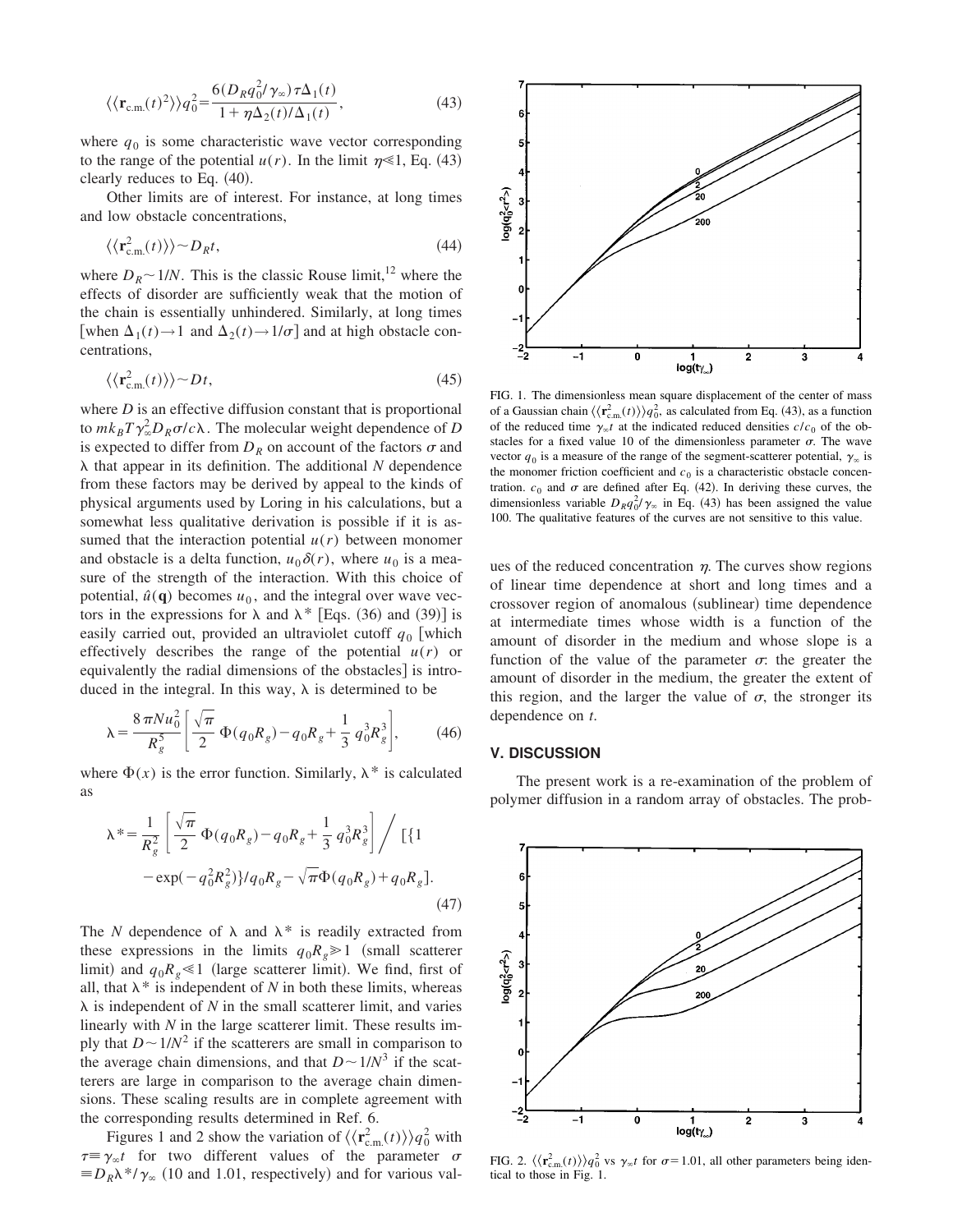lem has often been understood in terms of a phenomenological model in which chain diffusion takes place within the confines of an imaginary tube, the tube representing the coarse-grained effects of disorder in the medium. The motion of the chain in the tube is distinctively *reptative*, which is to say that it is directed largely along the contour of the polymer backbone. When a chain moves in this fashion, the displacement of its center of mass can be shown to vary as the square root of time in the limit of long times. Reptation is therefore diffusive in this limit, and can be characterized by an effective diffusion coefficient *D*. *D* depends on the size of the chain *N*, and if *N* is long enough,  $D \sim N^{-2}$ . This inverse quadratic dependence of *D* on *N* is a characteristic scaling prediction of the reptation model.

Loring's analytical treatment of polymer diffusion in random media is considerably more sophisticated than the reptation model, but its predictions are largely the same. In particular, it predicts the existence of a transition from Rouse to reptation dynamics at a certain concentration of obstacles, and it also predicts the existence of a long-time diffusive regime at high obstacle concentrations in which  $D \sim N^{-a}$ , where  $2 \le a \le 3$ . The precise value of the exponent *a* depends on the relative sizes of polymer and obstacle: *a* is 2 if the polymer is much larger than the obstacle, and *a* is 3 if the polymer is much smaller than the obstacle. Although these results can be seen as providing a rigorous, microscopic basis for the reptation mechanism, they are obtained only if it is assumed that the friction coefficients parallel and perpendicular to the chain contour are distinct. Chain dynamics in Loring's approach is thus governed by a prior directional bias that may well predispose the polymer to diffuse reptatively.

No such bias is directly introduced into the present calculations, which adhere to the general methodology of Loring's projection operator formalism but eschew the steps that lead to the decoupling of parallel and perpendicular modes of motion by working with an *exact* relation between a generalized friction coefficient and the time correlation function of the total force on the chain. The absence of any projected dynamics in this relation suggests that one may be able to treat it accurately by means of molecular dynamics simulations. As we have shown, however, an analytic treatment is also possible if it is assumed that the dynamic force correlation function decays exponentially and that the decay constant can be calculated using a simplified representation of the dynamic structure factor of the free Gaussian chain. The results obtained with this approach are in complete qualitative agreement with the results of Ref. 6. In particular, *D* is found to scale as  $N^{-a}$ , with *a* either 2 or 3 depending on whether the polymer is much larger or much smaller than the obstacle. The variation of  $\langle \langle \mathbf{r}_{c.m.}^2(t) \rangle \rangle$  with *t* also shows the same three-regime behavior as the related curves in Ref. 6.

These general trends are also seen in the curves obtained in the simulations of Baumgartner and Muthukumar, $7-9$ which looked at the dynamics of polymers with and without excluded volume in a porous solid. The solid was modelled as a three-dimensional cubic lattice with a random distribution of hard cubes, while the polymer was modelled either as a freely jointed chain or as a necklace of hard spheres joined by rigid links. (Simulations in two dimensions were also reported, but these will not be discussed here.) A single Gaussian chain of given  $N$  in a solid of porosity  $p$  is found to behave diffusively at short and long times and anomalously at intermediate times, just as in the calculations discussed here and in Ref. 6. The short time diffusion coefficient *D* determined in the simulations is inversely proportional to *N*, but the long time diffusion coefficient varies as  $N^{-\alpha}$ , where  $\alpha$  is  $p$  dependent. At porosities above the percolation threshold of 0.6883,  $\alpha$  varies roughly between 1 and 2, while at porosities below 0.6883,  $\alpha$  varies roughly between 2 and 3. However, at these latter values of *p*, the variation of *D* with *N* is not unambiguously a power law; it is equally well described by  $D \sim N^{-1} \exp(-BN)$ , *B* being a constant.<sup>9</sup> These various results can be reconciled with Loring's and our analytical calculations in the small and large obstacle limit, but the degree of support for a *reptative* mode of motion is not necessarily high, given the range of possible behaviors for the variation of  $D$  with  $N$ . (Indeed, in Ref. 7, the authors go so far as to state that reptation is absent.) Differences between the simulation and reptation results at low porosity have been ascribed to chain collapse and to the existence of entropic bottlenecks in the solid.

When excluded volume interactions are incorporated into the simulations by using the pearl necklace model for the chain, the variation of  $\langle \langle \mathbf{r}_{\text{c.m.}}^2(t) \rangle \rangle$  with *t* also exhibits three regimes of behavior: a short and long time diffusive regime and an intermediate time anomalous regime. As with the Gaussian chain, at short times  $D \sim N^{-1}$  for all *p*, but at longer times *D* is not unambiguously a power law in *N*, and if it is described by a power law, the exponent is not necessarily  $-2$ . The self-avoiding walk simulations differ in one respect from the Gaussian chain simulations: chain collapse is not observed to occur.

There is one case in which the simulations produce the result  $D \sim N^{-2}$  at long times. This is the case of the random or self-avoiding walk in a periodic array of infinitely long hard rods, and here reptation can almost certainly be implicated in the dynamics of the chain.

In summary, then, we have shown that a microscopic model of chain dynamics in a random array of obstacles leads to results that are largely consistent with the results of simulations and with the predictions of reptation. The fact that this is so despite the absence in our calculations of any obvious discrimination between parallel and perpendicular modes of segmental motion perhaps suggests $^{13}$  (when considered along side the somewhat equivocal results of simulations) that at least one of the characteristic scaling predictions of reptation, viz.,  $D \sim N^{-2}$ , is not a stringent enough test of whether reptation does in fact occur.

#### **ACKNOWLEDGMENTS**

We are grateful to Professor Roger Loring, Cornell University, for helpful comments and discussions.

<sup>&</sup>lt;sup>1</sup>P.-G. de Gennes, *Scaling Concepts in Polymer Physics* (Cornell, Ithaca, 1979).

<sup>&</sup>lt;sup>2</sup>M. Doi and S. F. Edwards, *The Theory of Polymer Dynamics* (Oxford, New York, 1986).